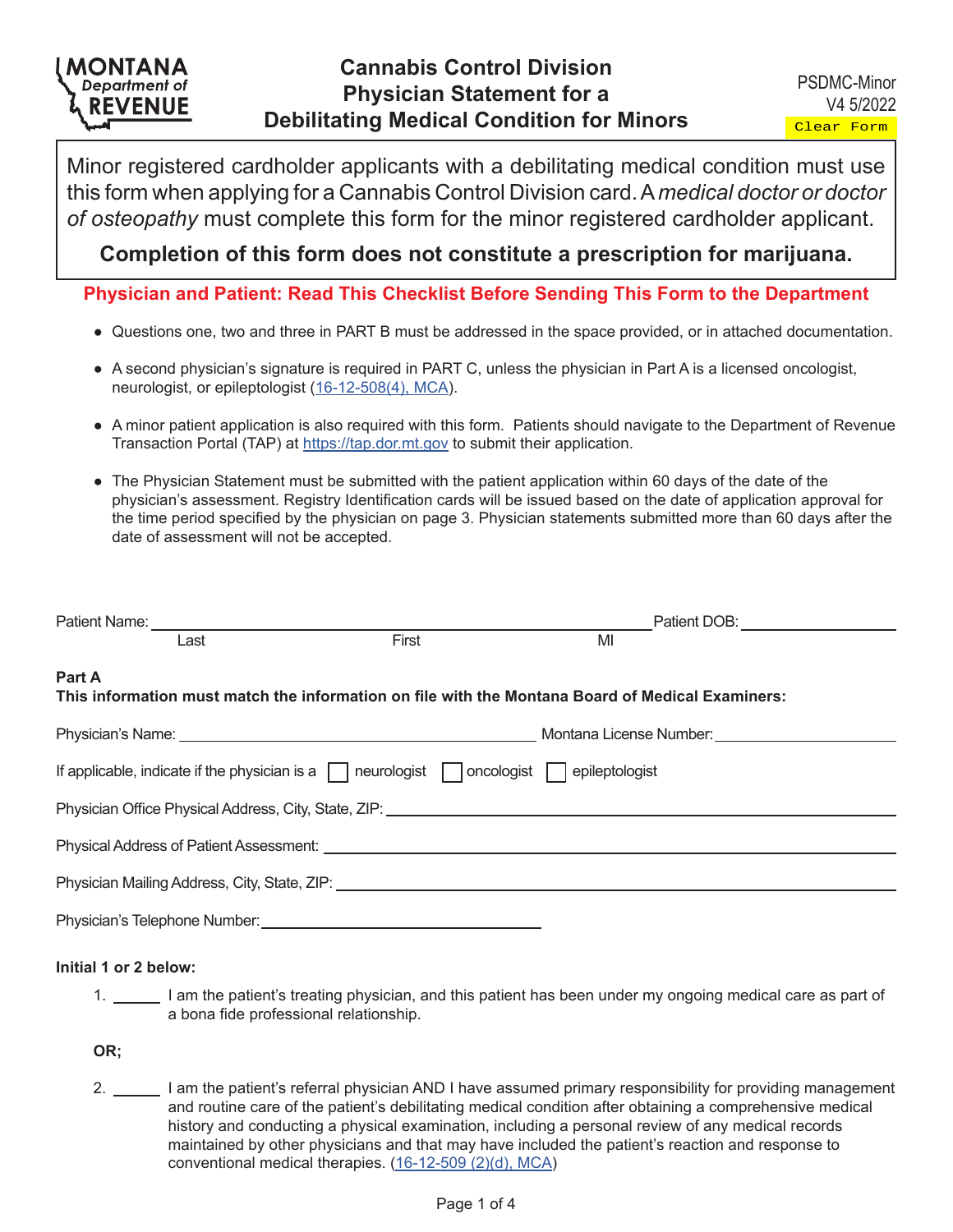|  | Physician Statement for a Debilitating Medical Condition for Minors (continued) |  |  |  |  |  |
|--|---------------------------------------------------------------------------------|--|--|--|--|--|
|--|---------------------------------------------------------------------------------|--|--|--|--|--|

|        | Please indicate the condition for which you are recommending marijuana. You may check more than one condition:                                                                                                                     |
|--------|------------------------------------------------------------------------------------------------------------------------------------------------------------------------------------------------------------------------------------|
|        | Cancer, glaucoma, or positive status for human immunodeficiency virus, or acquired immune deficiency syndrome<br>when the condition or disease results in symptoms that seriously and adversely affect the patient's health status |
|        | Cachexia or wasting syndrome                                                                                                                                                                                                       |
|        | Severe chronic pain that is persistent pain of severe intensity that significantly interferes with daily activities as<br>documented by the patient's treating physician                                                           |
|        | Intractable nausea or vomiting                                                                                                                                                                                                     |
|        | Epilepsy or an intractable seizure disorder                                                                                                                                                                                        |
|        | Multiple sclerosis                                                                                                                                                                                                                 |
|        | Crohn's disease                                                                                                                                                                                                                    |
|        | Painful peripheral neuropathy                                                                                                                                                                                                      |
|        | A central nervous system disorder resulting in chronic, painful spasticity or muscle spasms                                                                                                                                        |
|        | Admittance into hospice care                                                                                                                                                                                                       |
|        | Post-traumatic stress disorder (PTSD)                                                                                                                                                                                              |
| Part B |                                                                                                                                                                                                                                    |

### **In a statement or in attached documentation:**

- 1. Specify the patient's debilitating medical condition. Describe the condition, why it is debilitating and to what extent it is debilitating.
- 2. Describe medications, procedures, and other medical options used to treat the condition.
- 3. List restrictions to the patient's activities due to the use of marijuana.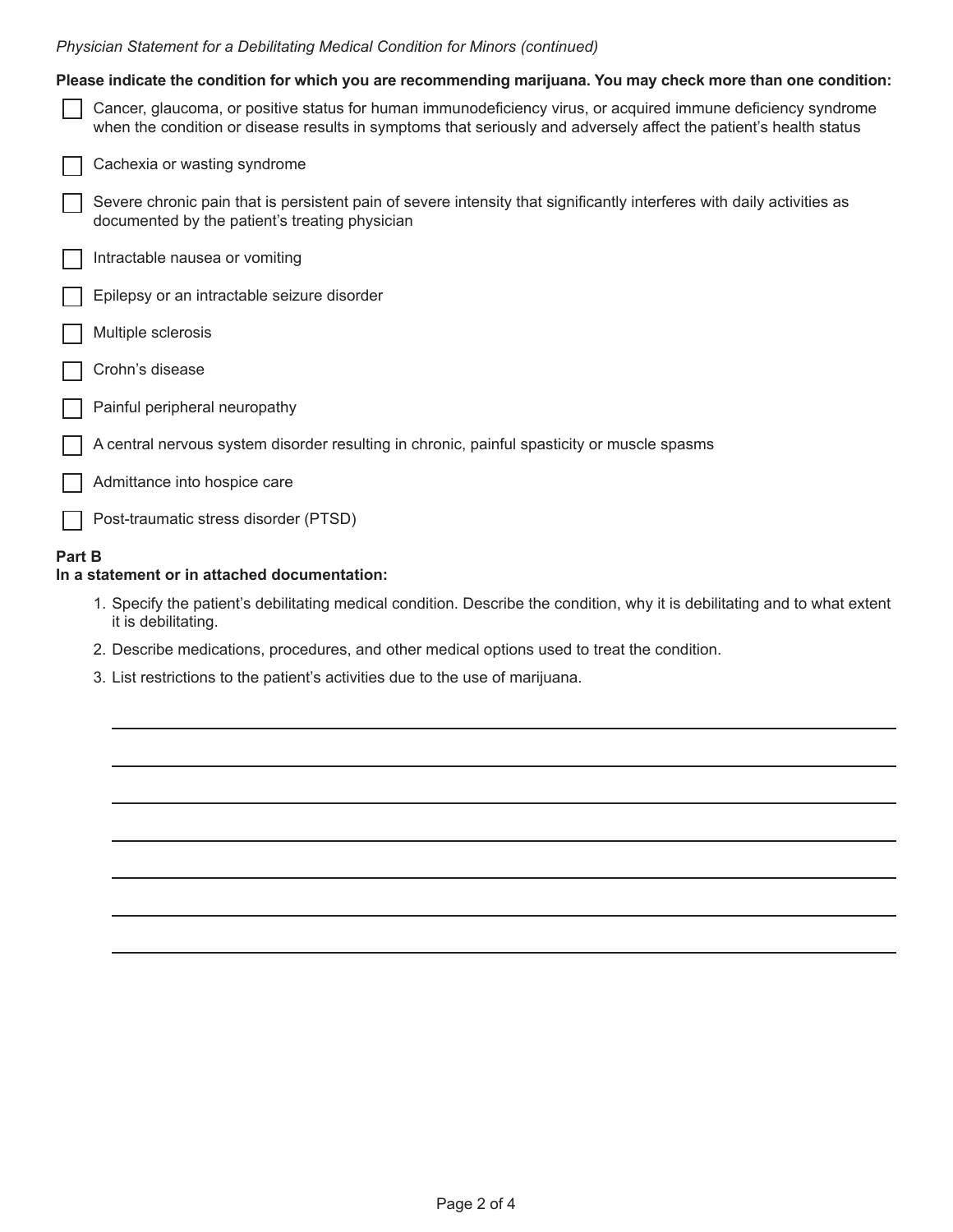#### *Physician Statement for a Debilitating Medical Condition for Minors (continued)*

Specify the time period for which the use of marijuana would be appropriate (not to exceed one year per [16-12-509 \(2\)\(j\), MCA:](https://leg.mt.gov/bills/mca/title_0500/chapter_0460/part_0030/section_0100/0500-0460-0030-0100.html)

Should there be a need to identify this time period for longer than one year, please indicate this in a response to question #1 on page 2 of this form. Per [16-12-503\(6\), MCA](https://leg.mt.gov/bills/mca/title_0500/chapter_0460/part_0030/section_0030/0500-0460-0030-0030.html), even if the physician recommends more than one year, the registry identification card will expire 1 year after the date of issuance unless a physician has provided a written certification stating that a card is valid for a shorter time period.

This patient assessment was conducted via telemedicine in accordance with  $16-12-502(2)$ ,  $(3)$  and  $16-12-509(2)(d)$ ,  $(4)$ , MCA.



### **In signing this form, I certify:**

- a. I am a physician duly licensed to practice medicine in Montana under [MCA Title 37, Chapter 3](https://leg.mt.gov/bills/mca/title_0370/chapter_0030/parts_index.html).
- b. I am this patient's treating physician or referral physician and I have assumed primary responsibility for providing management and routine care of this patient's debilitating medical condition that qualifies the patient for this recommendation.
- c. Having completed a full assessment of the patient's medical history and current condition, and as a result of the medical care and supervision I have provided, I verify that this patient has a debilitating medical condition as described above
- d. I have reviewed all prescription and non-prescription medications and supplements used by this patient and have considered any potential drug interaction with marijuana.
- e. I have a reasonable degree of certainty that this patient's condition would benefit from the use of marijuana and that the potential benefits of marijuana will likely outweigh the health risks for this patient.
- f. I have described the potential risks and benefits of the use of marijuana to this patient.
- g. I will continue to serve as this patient's treating physician and will supervise the use of marijuana and evaluate the efficacy of the treatment.
- h. The information provided in this written certification is true and correct.

Physician's Signature: **Date of assessment:** Date of assessment:

**Questions?** Call us at (406) 444-6900, or Montana Relay at 711 for the hearing impaired.